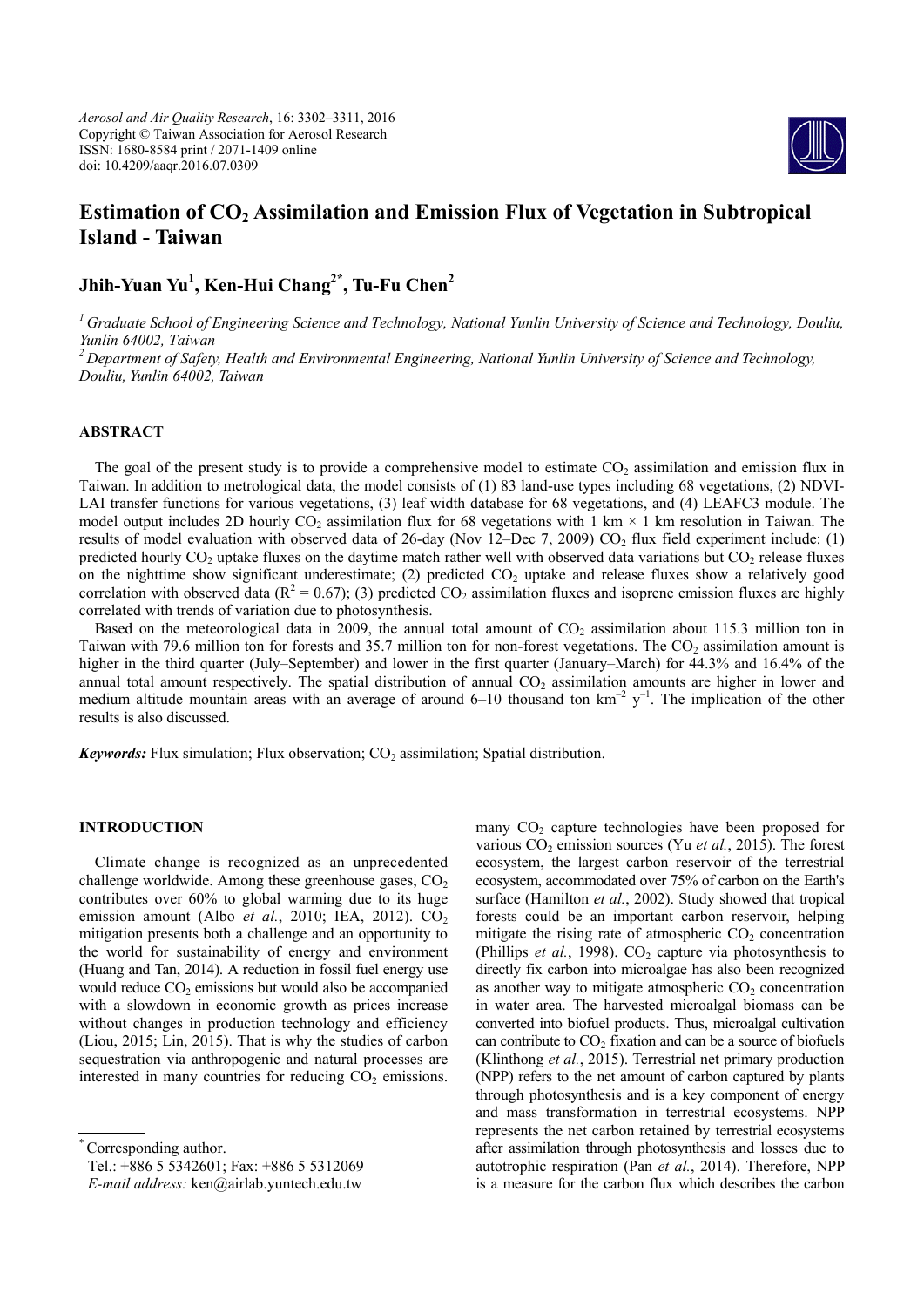uptake by vegetation through photosynthesis (Neumann *et al.*, 2015). Thus forests are important to the global carbon cycle that is linked to global climate. Therefore, better understanding of environmental controls on forest  $CO<sub>2</sub>$  is needed to improve regional and global climate models as well as reduce uncertainty about effects of environmental change on forest (Sellers *et al.*, 1997).

Seasonal variability of photosynthesis and respiration is significant in different area for various type of plants, which broad-leaved forest is one of the forests that have large NPP (Falge *et al.*, 2002). Broad-leaved forests occupied about 6– 13% of global land (Sellers *et al.*, 1997) and produced 5– 8% of global NPP (Ajtay *et al.*, 1979; Olson *et al.*, 1983). The ratio covered by forests is over 60% of terrestrial area, in which the broad-leaved forests account for about 35% in Taiwan (Chang *et al.*, 2009). It shows that the plants of Taiwan have great potential for assimilating a considerable amount of  $CO<sub>2</sub>$ . Taiwan had established air quality enhancement zones (AQEZs) by planting trees, aiming to improve air quality and ecological environment (Wang and Lin, 2012). Wang *et al.* (2015) furthermore indicated that trees in the AQEZs reduce the amount of  $CO<sub>2</sub>$  in the atmosphere by storing carbon in their tissues with average annual  $CO_2$  sequestration of 4.92 tons ha<sup>-1</sup> yr<sup>-1</sup>. The carbon sequestration benefits will increase yearly during the growing period of trees. However, carbon sequestration varied greatly among individual trees, species, and regions in Taiwan. Therefore, a model can account for the  $CO<sub>2</sub>$  assimilation through photosynthesis effect and loss by respiration for various trees, species, and regions should be needed.

Amthor *et al.* (2001) indicated the importance of developing a ecosystem process model to simulate  $CO<sub>2</sub>$ exchange and evapotranspiration process of boreal forest, because plant plays a key role for global carbon balance due to  $CO<sub>2</sub>$  uptake and release. Amthor *et al.* (2001) also reviewed and pointed out the major ecosystem process models including BEPS (Liu *et al.*, 1997), BGC (Kimball *et al.*, 1997), CLASS (Verseghy, 1991; Wang, 2000), Ecosys (Grant *et al.*, 1999), FORFLUX (Zeller and Nikolov, 2000), LoTEC (King *et al.*, 1997; Post *et al.*, 1997), NASA-CASA (Potter, 1997; Potter *et al.*, 2001), SPAM (Frolking, 1997), and TEM (McGuire *et al.*, 2000). The time scale considered in such of models can be divided into 30 minutes (CLASS), hours (Ecosys, FORFLUX and LoTEC), days (BEPS, BGC, LoTEC, NASA-CASA, and SPAM), and months (TEM). According to the simulation method, the models can be classified into two types of photosynthetic algorithm and parameterized equation. The models of BEPS, BGC, CLASS, Ecosys, FORFLUX, and LoTEC employed the photosynthetic algorithm proposed by Farquhar and von Caemmerer (1982) to simulate the carbon assimilation, while the models of NASA-CASA, SPAM, and TEM applied the parameterized equation with parameters, such as solar radiation, temperature,  $CO<sub>2</sub>$  concentration, humidity variation, and supplement rate of nutrient sodium to calculate the carbon captured.

To estimate the biogenic VOCs (BVOCs) emission for Taiwan, Chang *et al.* (2009) have developed a model, called Taiwan Biogenic Emission Inventory System (TBEIS). The model considered energy balance of leaf temperature

and combined 85 types of land-use with seasonal variation of leaf area index (LAI) and leaf wide databases in Taiwan to simulate 33 species of BVOCs and their spatial distributions with 1 km  $\times$  1 km resolution. The leaf temperature applied to estimate BVOCs emission in TBEIS is calculated by the leaf energy balance equations used in leaf photosynthesis model (LEAFC3) (Nikolov *et al.*, 1995). There is another function in LEAFC3 to compute the  $CO<sub>2</sub>$  assimilation flux due to Leaf-level net photosynthesis of plants (Zeller and Nikolov, 2000). Therefore, based on the photosynthetic algorithm in LEAFC3 and combined with the database in TBEIS, an hourly time step model that couples major processes controlling short-term forest  $CO<sub>2</sub>$  exchanges for Taiwan is established in this study. The model, called Taiwan ecosystem process model (TEPM), can be used to simulate hourly  $CO<sub>2</sub>$  uptake and release rate of Leaf-level photosynthesis and respiration for each grid in Taiwan, and then the simulation results can be integrated to estimate the temporary variation and spatial distribution of Leaf-level net  $CO<sub>2</sub>$  assimilation.

Nevertheless, before the ecosystem model is used with confidence for spatial and/or temporal extrapolation, model accuracy must be systematically evaluated. The evaluation procedure including comparison of model predictions and independent field measurements is also shown later in this study. Consequently, the results of TEPM simulation can provide useful information for assessing  $CO<sub>2</sub>$  uptake capacity of various plants and for planting management of various regions in Taiwan.

#### **ESTABLISHMENT OF TEPM**

The structure and content of TEPM are illustrated in Fig. 1. Based on LEAFC3 and combined with a land-use database, LAI, and a leaf width database in TBEIS, TEPM is capable of yielding  $CO<sub>2</sub>$  uptake and release rates for various forest appearances in each grid by hours, days, months, seasons, and annuals. The LEAFC3 consists of four components: (1) leaf biochemical process, (2) stomatal conduction process (3) electrical conduction process at the leaf boundary, and (4) leaf energy balance process, with the assumption that the total absorption energy of leaves equaled the sum of energies from sensible and latent heat fluxes, long-wave radiation, storage and metabolism (Kurpius *et al.*, 2003). The land-use databases for Taiwan have spatial resolutions of 1 km by 1 km and each grid covers each landuse type (Chang *et al.*, 2009). Incorporated with the landuse database and the leaf area index (LAI), TEPM is capable of simulating seasonal variation of  $CO<sub>2</sub>$  flux. The input data to TEPM included temperature, photosynthetic radiation flux, relative humidity, total radiation amount absorbed by leaves, wind speed, atmospheric pressure and  $CO<sub>2</sub>$  concentration; the output data included  $CO<sub>2</sub>$  net assimilation flux, leaf temperature, stomatal conductance to water vapor and leaf boundary-layer conductance to water vapor.

## *Land-Use Database*

The purpose of incorporating the land-use database was providing data to simulate carbon uptake and release flux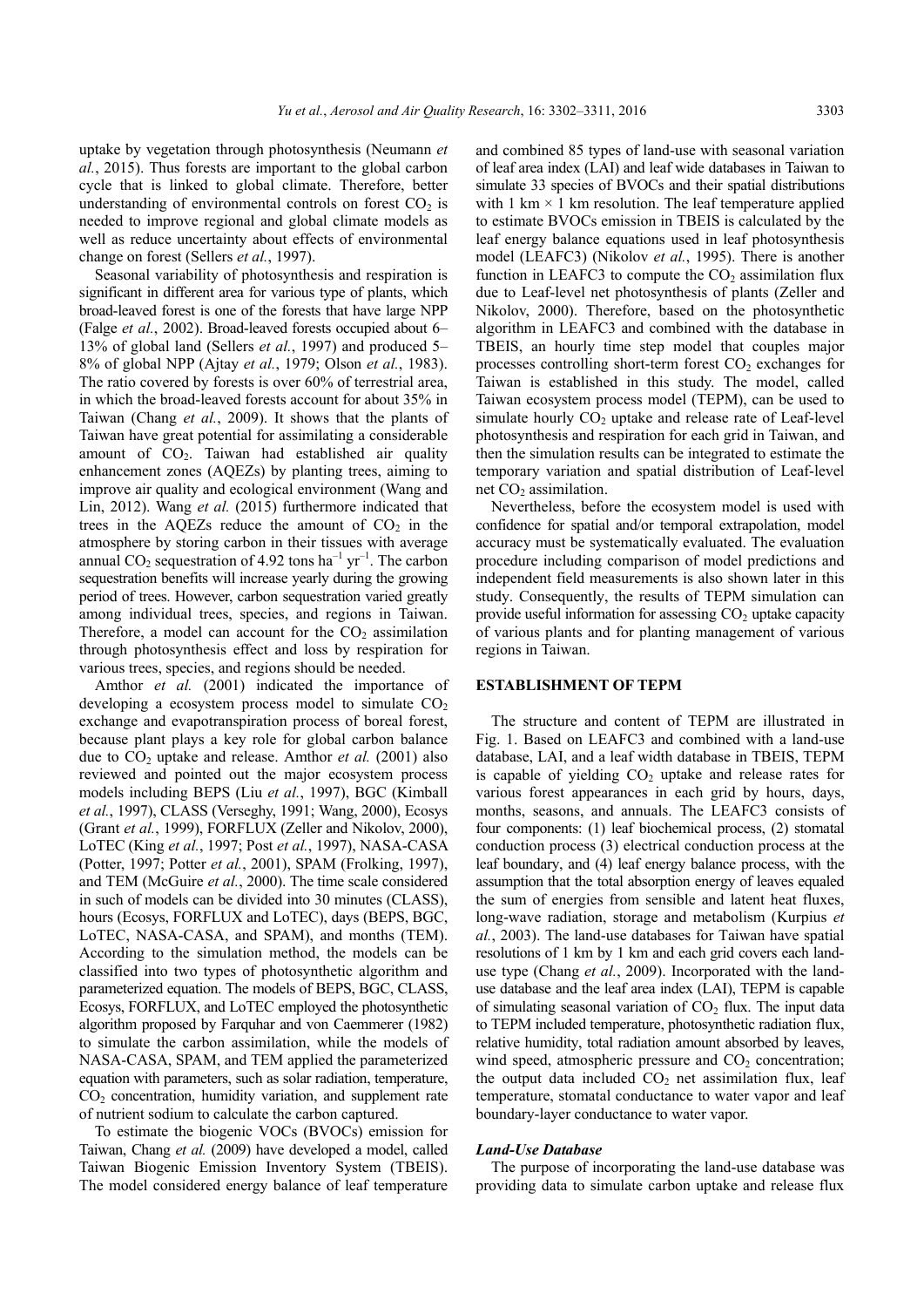

**Fig. 1.** Configuration of Taiwan ecosystem process model (TEPM).

of different vegetations. Since there are differences among species, the carbon uptake ability of vegetations varied with growth factors such as growth environment, climatic conditions, age, and growth rates. Even in the same species, variation in physiological behaviors was observed. This implied that dissimilarity might exist among the individuals for roles played and effects demonstrated in carbon sequestration (Wang *et al.*, 2002); therefore, the land-use database is of great importance to TEPM. Renewal and accuracy of the land-use database were crucial in the simulation of  $CO<sub>2</sub>$  assimilation. Because of the experience of successful application to the estimation of BVOCs emission (Chang *et al.*, 2009), TEPM, during its development, was associated with the land-use database for reflecting variation in spatial distribution of  $CO<sub>2</sub>$  uptake and release flux.

According to the land-use database, land-use of Taiwan was divided into 83 types, including 48 forests, 16 agricultural lands, 4 vegetation types, and 15 non-vegetation lands (Chang *et al.*, 2009). The total forest area was about  $28,166 \text{ km}^2$ , where natural mixed broad-leaved forests occupied the largest portion (21%), and broad-leaved forest came next (18%). Detailed land-use information with  $1 \text{ km}^2$  resolution in TEPM would provide simulated data of  $CO<sub>2</sub>$  assimilation flux to be evaluated with the data measured by field experiment of  $CO<sub>2</sub>$  flux later.

## *Leaf Area Index*

Biomass is another important factor affecting carbon sequestration. Frank and Karn (2003) pointed out there is a high dependency between leaf area index (LAI) and biomass. LAI is the ratio of total leaf area to the area occupied by tree. The higher LAI usually indicates the higher biomass. Thus, a LAI database that can reflect practical biomass for each land area is a crucial information for estimating  $CO<sub>2</sub>$ uptake and release flux at each land area of Taiwan in TEPM. The LAI database used in TBEIS-2 (Chang *et al.*, 2009) is also adopted in TEPM.

LAI was demonstrated to be successfully derived from a normalized difference vegetation index (NDVI) (Nemani *et al.*, 1996; Le *et al.*, 2005). To possess the capability of simulation for seasonal variation with LAI change, the NDVI-LAI transfer function, where LAI data are transformed from NDVI, has been also added to TEPM. By combining LEAFC3 with LAI and the land-use databases, TEPM can effectively simulate short-term and long-term variations of  $CO<sub>2</sub>$  uptake and release flux for any area in Taiwan.

#### *Leaf Width*

Leaf width is an important parameter affecting the uptake of plants. It was shown to directly affect conduction in leaves and energy balance and Larger leaf width implicate the more CO<sub>2</sub> assimilation (Nikolov *et al.*, 1995). A leaf width database for 68 plants of 83 land-use types in Taiwan is established for TEPM. The original leaf width data were acquired from Huang (1994) and the database of biological diversity for national parks of Taiwan (http://npgis.cpami.gov.tw/public/park/park.aspx?park=KT). The data then were set for the 68 kinds of plants by the botanical classification method of Benjamin *et al.* (1996). In addition to that, land-use patterns and LAI were fed to simulate the spatial and temporal variation of  $CO<sub>2</sub>$  absorption flux.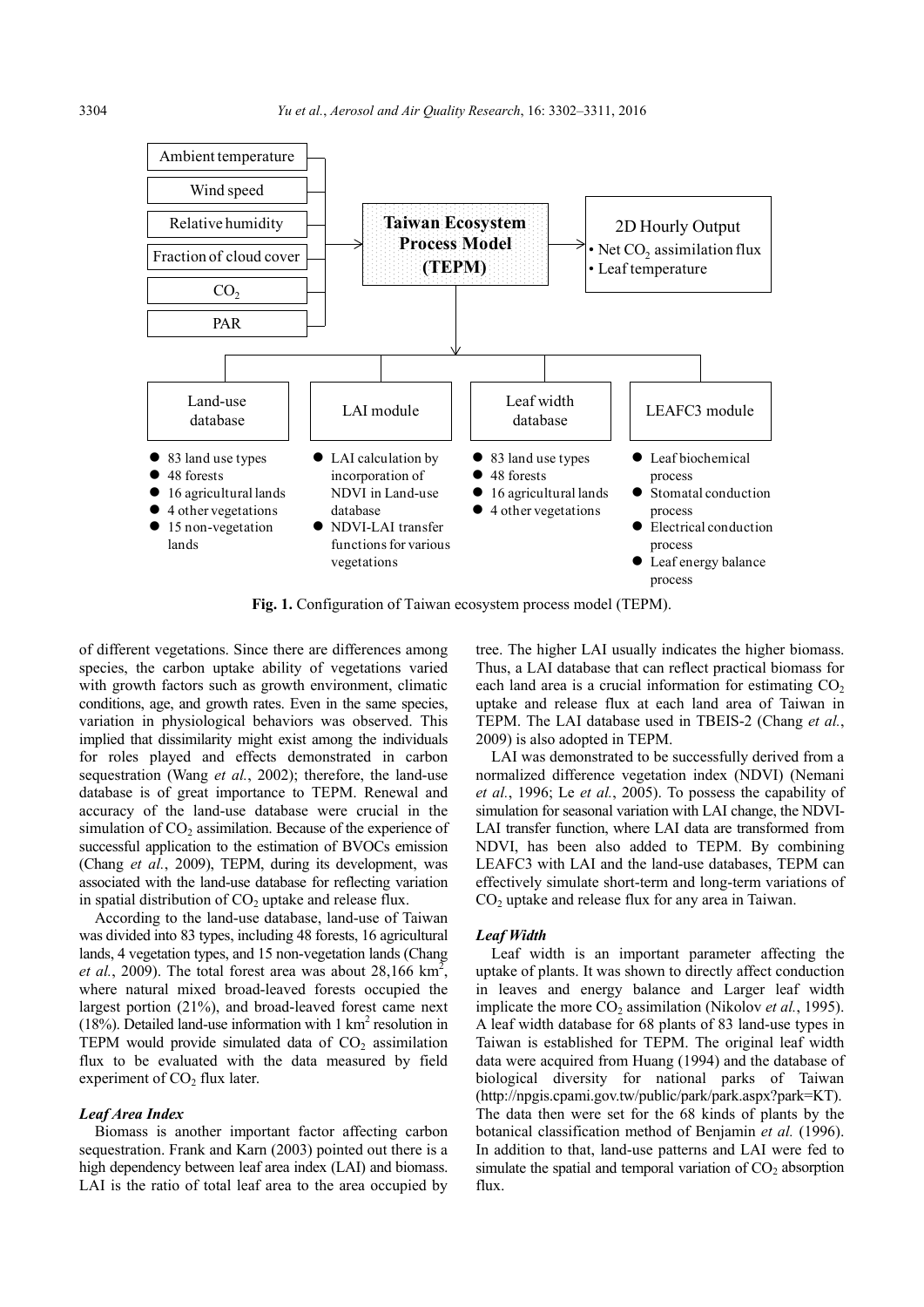## *Meteorology*

The meteorological data required in the model of TEPM include hourly environmental temperature, wind speed, cloud coverage, relative humidity (RH) and photosynthetic available radiation (PAR). To simulate the whole Taiwan's  $CO<sub>2</sub>$  flux of assimilation and respiration in subsection 3.3, the meteorological data were originally provided from the weather stations (185 total) around the Taiwan island (Fig. 2) and then the discrete data were processed by a pre-processer and generated a regular dataset of meteorological parameters ready for the model of TEPM. The pre-processer were designed to interpolate hourly meteorological data from 185 weather stations into the hourly meteorological data in each grid of 1 km  $\times$  1 km for whole Taiwan. Also, topographic influence during interpolation was considered for the ambient temperature data; wind directions were taken into account for the wind velocity data. It is noted that data on the fraction of cloud coverage were obtained from 25 ground weather stations established throughout the island.

#### *CO2 Flux Observation*

In order to evaluate the model simulation results, the  $CO<sub>2</sub>$  flux field experiment was conducted from Nov 12th to Dec 7th, 2009 at the lawn in Gukeng Floriculture Center, Taiwan Agricultural research institute, which was established in response to the needs of the country's thriving floral

industry. We chose the lawn, which area is more than 10 hectares and surrounded by various vegetations in the Center as field experiment site of  $CO<sub>2</sub>$  flux observation. The disturbance on  $CO<sub>2</sub>$  concentration coming from horizontal airflow during observation period could be as low as possible, because the place is located on extensive plain and almost no artificial interference from  $CO<sub>2</sub>$  sources. The distance from observation site to each artificial significant  $CO<sub>2</sub>$  source such as traffic road is more than two kilometers. Therefore, the artificial influence on  $CO<sub>2</sub>$  observation should be low.

An eddy covariance (EC) system was used to measure  $CO<sub>2</sub>$  flux for comparison with modeling results later. EC system can measure the variations of atmospheric turbulence and  $CO_2$  concentration to estimate  $CO_2$  flux (Baldocchi *et al.*, 1988). In this study,  $CO<sub>2</sub>$  flux measurement was performed by the Open Path Analyzer for ecophysiological research (OP-2, ADC Bioscientific Ltd., Hoddesdon, UK). The OP-2 provides simultaneous measurement of atmospheric fluctuations of  $CO<sub>2</sub>$  with open path, absolute and infrared (NDIR) analyzer. It was designed to be used in conjunction with a 3-d sonic anemometer for eddy-covariance studies, where the correlation between fluctuations in  $CO<sub>2</sub>$  with vertical wind speed are used to estimate vertical fluxes of  $CO<sub>2</sub>$ . Positive calculated flux represents that plants release  $CO<sub>2</sub>$  into the atmosphere, and vice versa that plants assimilate  $CO<sub>2</sub>$  for photosynthesis.



**Fig. 2.** Spatial distribution of terrain height and 185 meteorological stations in Taiwan.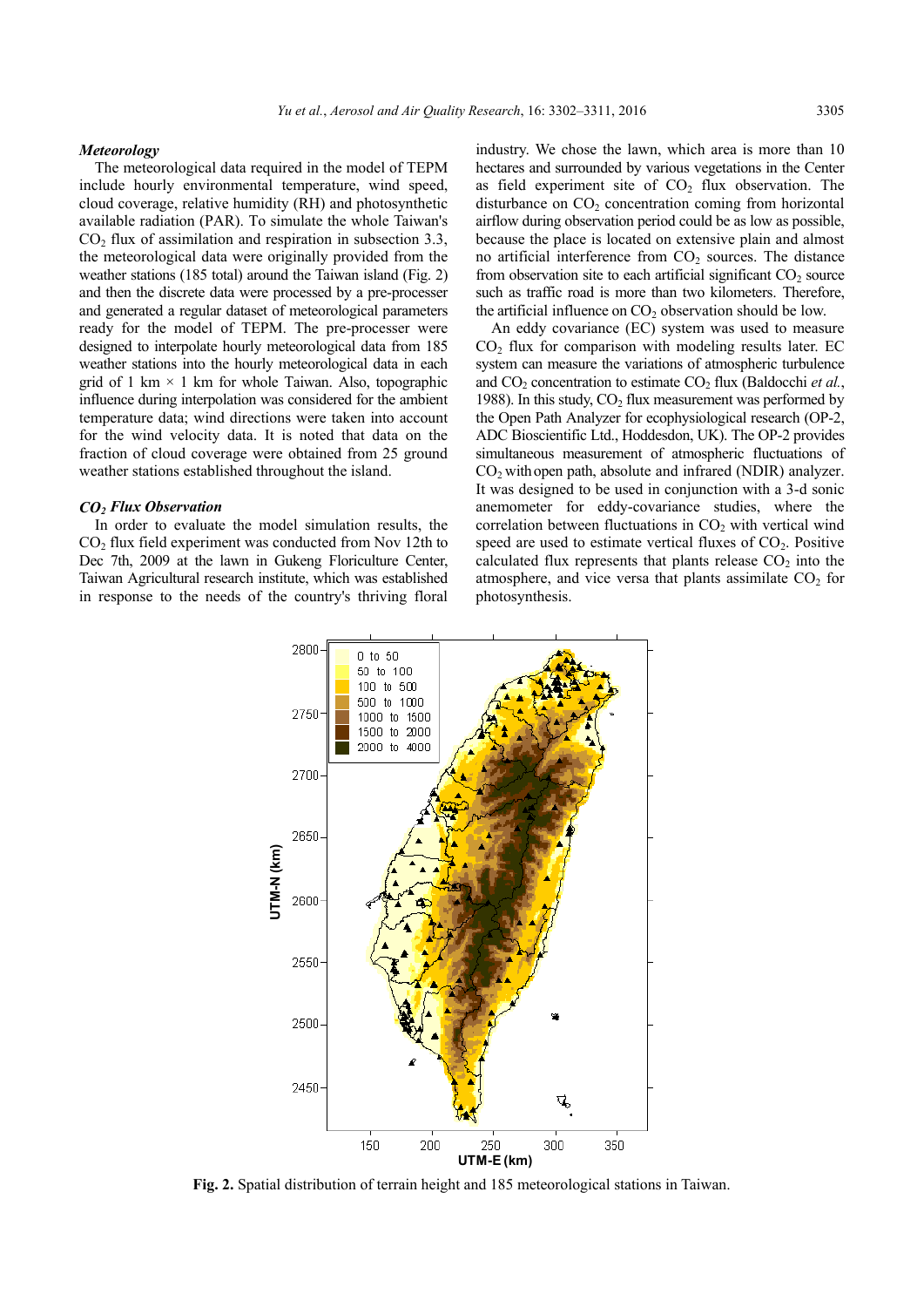Besides the  $CO<sub>2</sub>$  observation, some meteorological parameters such as ambient temperature and RH measured by the probe of HMP45C (Campbell Scientific Inc., Logan UT, USA), and bi-directional absorbed short and longwave radiation measured by a net radiometer (CNR1, Kipp & Zonen B.V. Delft, The Netherland) were also observed together with OP-2. The meteorological data were provided to TEPM for simulation of  $CO<sub>2</sub>$  flux, and then compared with the observation of  $CO<sub>2</sub>$  flux later for model evaluation.

## **RESULTS AND DISCUSSION**

# *Model Evaluation*

Model evaluation is important not only to establishing confidence in models and their uses, but also in determining models and model components that need improvement. Ideally, model evaluation would be carried out by direct comparison of field measurements to model output at the temporal and spatial scales of the model. (Amthor *et al.*, 2001) The evaluation of the developed model results was performed in two ways: (1) diurnal pattern comparison of model results with observed data, and (2) correlation analysis of model results with observed data.

The  $CO<sub>2</sub>$  flux during the 26 days observation at the lawn in Gukeng Floriculture Center were ranged from –0.35 mg m<sup>-2</sup> s<sup>-1</sup> to 0.13 mg m<sup>-2</sup> s<sup>-1</sup> with averaged flux of -0.13 mg  $m^{-2} s^{-1}$  for net  $CO_2$  assimilation flux in the day time, while the CO<sub>2</sub> flux were ranged from  $-0.14$  mg m<sup>-2</sup> s<sup>-1</sup> to 0.23

mg m<sup>-2</sup> s<sup>-1</sup> with averaged flux of 0.047 mg m<sup>-2</sup> s<sup>-1</sup> for net  $CO<sub>2</sub>$  release flux in the night time. The observed  $CO<sub>2</sub>$  flux preformed a significantly diurnal variation, the vegetation starts assimilating  $CO<sub>2</sub>$  at around 6:00 when sun rises, gradually increases  $CO<sub>2</sub>$  assimilation rate with raised sunlight intensity, reaches the maximum around 11:00– 13:00, and then gradually decreases  $CO<sub>2</sub>$  assimilation rate to close to zero until sun sets. The diurnal variation of  $CO<sub>2</sub>$ flux can be explained very well by the  $CO<sub>2</sub>$  exchange and evapotranspiration process among vegetation characteristics, wind speed, temperature, and bi-directional absorbed short and long-wave radiation. The correlation analysis showed the effect of absorbed short-wave radiation is greater than that of absorbed long-wave radiation on  $CO<sub>2</sub>$  assimilation flux. And, the correlation coefficients of  $CO<sub>2</sub>$  assimilation flux with absorbed short-wave and net radiation are all greater than 0.7. It implicates that the absorbed short-wave and net radiation are major parameters in the  $CO<sub>2</sub>$  assimilating process.

Whatever the observed and simulated results, the diurnal variation of  $CO<sub>2</sub>$  flux presented a significant characteristic that positive flux at nighttime and negative flux at daytime (Fig. 3). The plants usually exhibited a significant  $CO<sub>2</sub>$ assimilation flux from as early as 08:00, and increased near noon when PAR became ever abundant due to vigorous photosynthesis and the observed  $CO<sub>2</sub>$  assimilation flux can rise as high as more than 0.30 mg  $m^2 s^{-1}$ . The assimilation flux usually decreased around 15:00 because PAR declined.



Date

**Fig. 3.** Time series comparison between observed and simulated CO<sub>2</sub> assimilation fluxes during Nov 12 to Dec 7, 2009 at the lawn in Gukeng floriculture center, Taiwan agricultural research institute.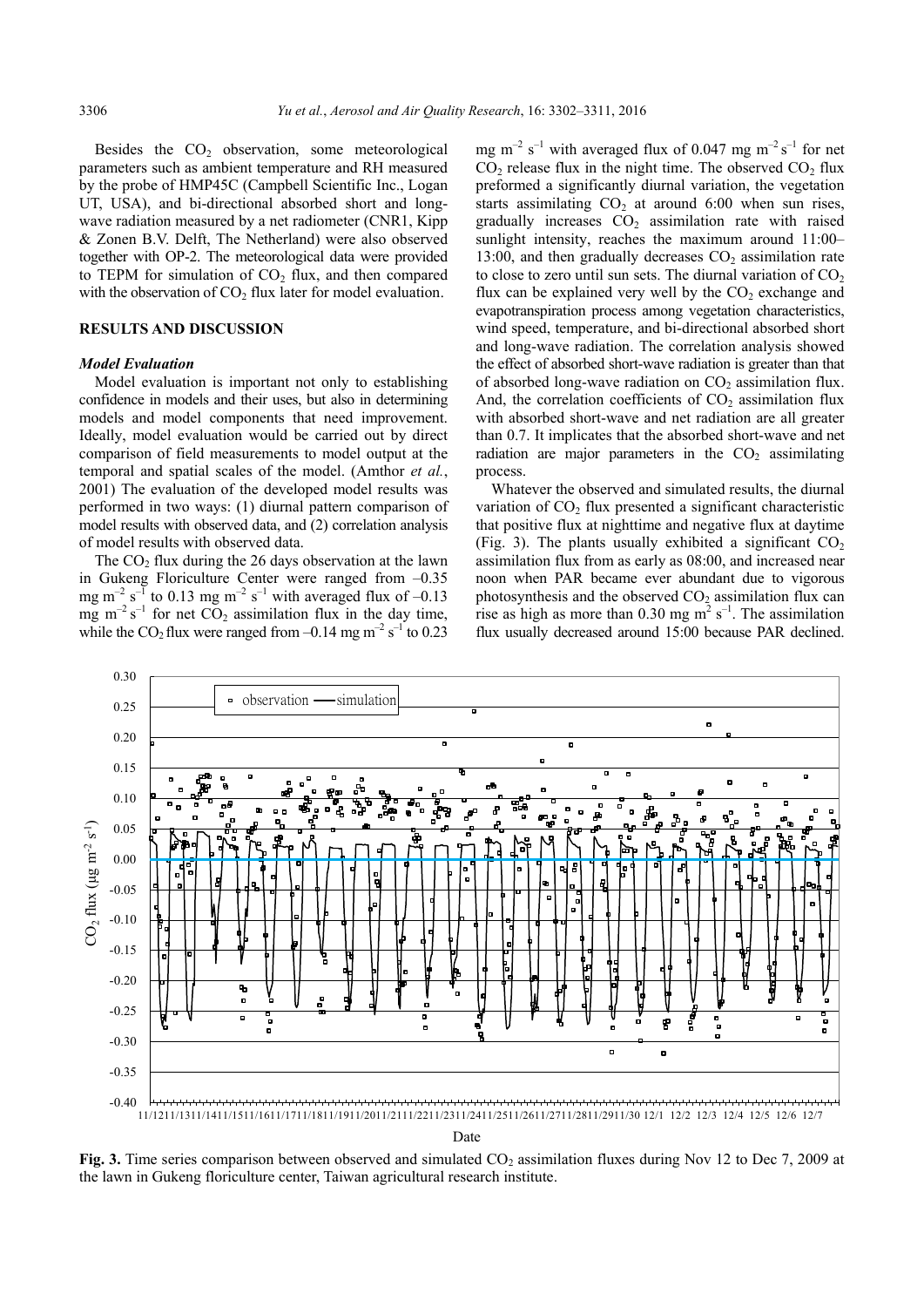Kuhn *et al.* (2002) had indicated that  $CO<sub>2</sub>$  assimilation flux and PAR had very strong correlation because of photosynthesis. Comparison of the observed and simulated results showed that the simulated results in 07:00–10:00 and 15:00–17:00 were closer to the observed data than the other time. Furthermore, the simulated fluxes were usually underestimated at the noon period (11:00–14:00). During the nighttime the plants exhibited significant  $CO<sub>2</sub>$  emission flux due to autotrophic respiration, the observed  $CO<sub>2</sub>$  release flux usually varied greatly from 0.05 to 0.15 mg  $m^2 s^{-1}$  and possibly rise up to more than 0.20 mg  $m^2 s^{-1}$  sometime. In general, the simulated results of TEPM on the daytime showed a slightly underestimated  $CO<sub>2</sub>$  uptake flux due to photosynthesis effect with mean normalized bias of 35%, while those on the nighttime presented a significantly underestimated  $CO<sub>2</sub>$  release flux due to respiration effect with mean normalized bias of 118%.

The correlation analysis of the simulated results of TEPM with the observed data for  $CO<sub>2</sub>$  flux showed a relatively good correlation ( $R^2$  = 0.67, Fig. 4). A better correlation occurred at day time (negative flux) specially from 10:00 to 15:00 when photosynthesis increased. The results of correlation analysis, same as time series analysis in Fig. 3, also indicate that TEPM had a better simulation capability for  $CO<sub>2</sub>$  uptake flux with photosynthesis effect at daytime than that for  $CO<sub>2</sub>$  release flux with respiration effect at nighttime.

## *CO2 Assimilation Flux Compared with BVOCs Emission Flux*

The emission flux of isoprene from plants varied with CO2 assimilation flux due to photosynthesis (Kesselmeier *et al.*, 1998), and both of them were highly correlated with trends of variation (Kuhn *et al.*, 2002). Based on the data from the lawn of the Gukeng Floriculture Center, both of Taiwan biogenic VOCs emission inventory system (TBEIS) (Chang *et al.*, 2009) and TEPM simulated hourly isoprene

emission and  $CO<sub>2</sub>$  assimilation flux, respectively. Fig. 5 shows that at  $07:00$ , isoprene and  $CO<sub>2</sub>$  flux gradually increased. At about 13:00, near noon, they reached the maximum fluxes (isoprene flux was 0.35 mg  $m^2$  h<sup>-1</sup>, and  $CO<sub>2</sub>$  flux was about 0.27 mg m<sup>2</sup> s<sup>-1</sup>), and at 16:00, both of them exhibited downward trends. According to the diurnal variation of the simulation results, the isoprene and  $CO<sub>2</sub>$ flux are highly correlated.

#### *Model Inventory Results*

The meteorological data of the year 2009 were used to simulate the hourly  $CO<sub>2</sub>$  flux of the same year for each grid with 1 km  $\times$  1 km resolution in TEPM. The simulated results of hourly  $CO<sub>2</sub>$  assimilation flux for each grid were further integrated for an exploration of temporal and spatial characteristics. The estimated  $CO<sub>2</sub>$  assimilation amount of forest and non-forest in Taiwan were separated into four seasons so that seasonal effect can be better comprehended. The estimated result shows the annual total amount of  $CO<sub>2</sub>$ assimilation was about 115.3 million ton in Taiwan with 79.6 million ton for forest plants and 35.7 million ton for non-forest plants (Table 1). Liao (2009) had ever used the method of GPG (Good Practice Guidance for Land Use, Land Use Change and Forestry) proposed by IPCC (2003) and obtained annual  $CO<sub>2</sub>$  assimilation amount of 44.1 million ton for Taiwan's forest plants. Comparing to the result of 44.1 million ton, the amount of 79.6 million ton predicted in this study is higher because of the significantly underestimated  $CO<sub>2</sub>$  release flux on the nighttime due to respiration effect whereas the slightly underestimated CO<sub>2</sub> uptake flux on the daytime due to photosynthesis effect mentioned in previous section. The estimated  $CO<sub>2</sub>$  assimilation amount reached the highest value in the third quarter (July– September) with 44.3% of the annual total amount, which was attributed to the vigorous photosynthesis effect with higher temperatures/PAR. However, the  $CO<sub>2</sub>$  assimilation



**Fig. 4.** Scatter plot and correlation analysis between observed and simulated CO<sub>2</sub> assimilation fluxes.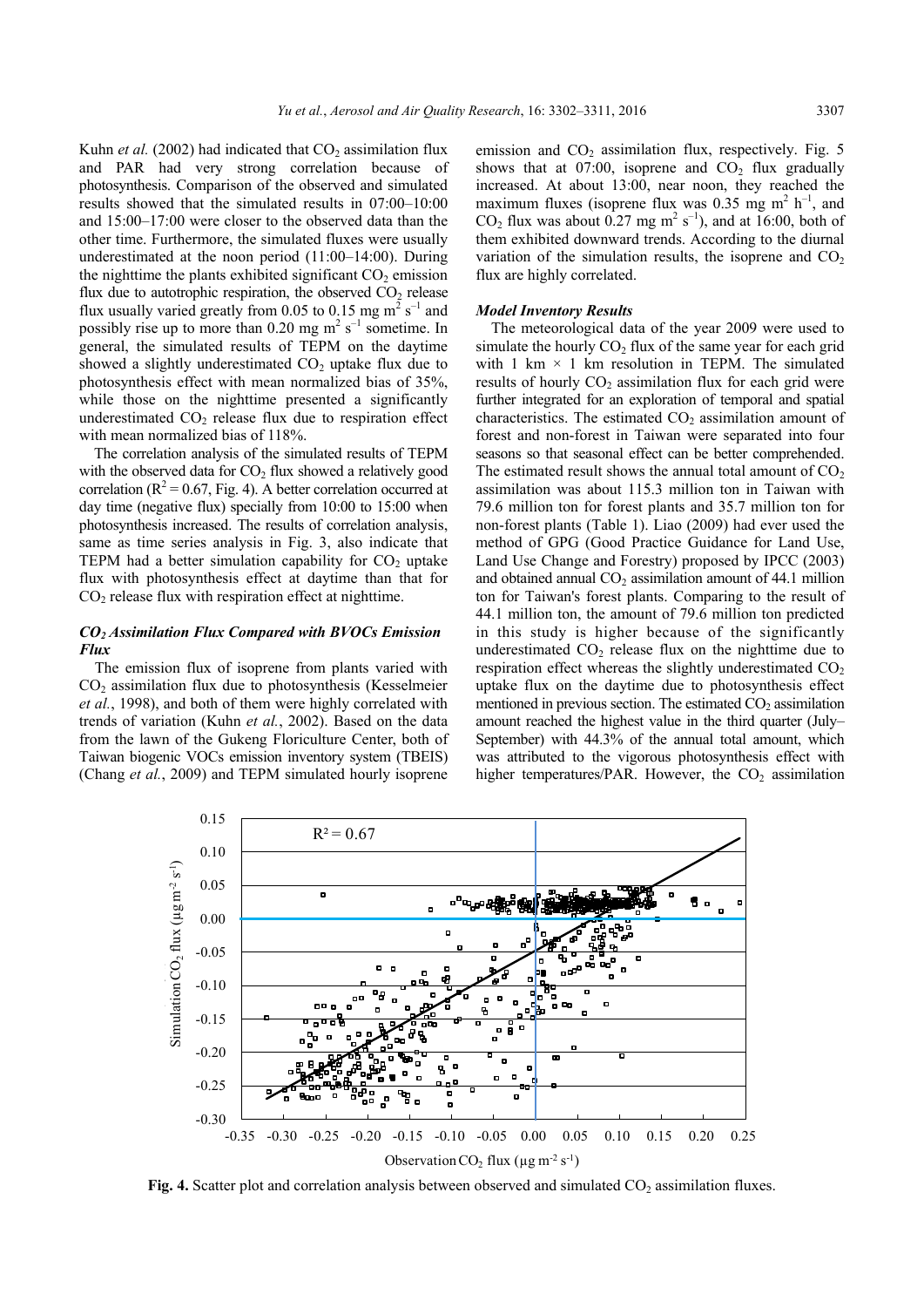

**Fig. 5.** Diurnal variation of CO<sub>2</sub> assimilation flux and isoprene emission flux predicted by TEPM and TBEIS2 respectively.

| <b>Table 1.</b> Net $CO_2$ assimilation amount in Taiwan (million tons per year). |  |
|-----------------------------------------------------------------------------------|--|
|-----------------------------------------------------------------------------------|--|

|                          | Forest | Non-forest | Total | Ratio $(\% )$ |  |
|--------------------------|--------|------------|-------|---------------|--|
| 1st quarter (Jan.-March) | 12.8   |            | 18.9  | 16.4          |  |
| 2nd quarter (April–June) | I 6    |            | 24.2  | 21            |  |
| 3rd quarter (July–Sep.)  | 36.7   | 14.4       | 51.1  | 44.3          |  |
| 4th quarter (Oct.-Dec.)  | 14.1   |            | 21.1  | 18.3          |  |
| Annual total             | 79.6   | 35.7       | 115.3 | 100           |  |

amount accounted only 16.4% of the annual total amount in the first quarter (Jan–March) due to lower temperatures and PAR effect. According to the report of 2015 Taiwan Greenhouse Gas Inventory Executive Summary (Taiwan EPA, 2016), Taiwan's total GHG emission amount is 284.5 million ton of  $CO<sub>2</sub>$  equivalents in 2013, which is about 2.5 times of net  $CO<sub>2</sub>$  assimilation amount of 115.3 million ton due to Taiwan's vegetations. However, a certain part of the  $CO<sub>2</sub>$ captured in the vegetation should be released to atmosphere again through biomass combustion and decomposition.

The spatial distribution of total  $CO<sub>2</sub>$  assimilation amount in Taiwan in 2003 estimated by TEPM is illustrated in Fig. 6. As can be seen, detailed land-use pattern with  $1 \text{ km}^2$  would render good resolution of  $CO<sub>2</sub>$  assimilation amount. Annual assimilation amount of  $CO<sub>2</sub>$  are higher in lower and medium altitude areas with an average of around 6–10 thousand ton  $km^{-2}$ ; the highest emission was up to 18 thousand ton  $km^{-2}$ , whereas they are 2–3 thousand ton  $km^{-2}$  on ground levels. Notice that relatively high  $CO<sub>2</sub>$  assimilation amount along the sea shore of the western Taiwan is attributed to the windbreak forests.  $CO<sub>2</sub>$  was mostly assimilated in lower and medium altitude mountains (300–1500 m) where the major forest type was broadleaved forests with high assimilation fluxes. And then, the assimilation fluxes decrease progressively with increasing altitude; the total  $CO<sub>2</sub>$  assimilation is as lower as below 1 thousand ton  $km^{-2}$ 

on the mountain areas more than 3000 m high. The characteristics of spatial distribution of  $CO<sub>2</sub>$  assimilation flux were also presented on the BVOCs emission flux in Taiwan (Chang *et al.*, 2009). With stronger photosynthesis and higher  $CO<sub>2</sub>$  assimilation flux, BVOCs emission flux also increased (Kesselmeier *et al.*, 1998; Kuhn *et al.*, 2002; Yaman *et al.*, 2015). Therefore, the spatial distributions between BVOCs emission and  $CO<sub>2</sub>$  assimilation flux can be similar. The results imply that  $CO<sub>2</sub>$  assimilation flux and BVOCs emission flux in general is strongly dominated by altitude, latitude and coverage ratio of vegetation.

#### **CONCLUSIONS**

On the basis of LEAFC3 model and combined with Taiwan's land-use database, NDVI-LAI transfer functions, and leaf width database for 68 vegetations in Taiwan, We have developed a model of TEPM that can be used to estimate hourly  $CO<sub>2</sub>$  assimilation and release flux for whole Taiwan with  $1 \text{ km} \times 1 \text{ km}$  resolution. Therefore, the model can be used to explorer the spatial and temporal distribution of  $CO<sub>2</sub>$  assimilation through photosynthesis effect and loss by respiration for various trees, species.

The results of observed data of 26-day (Nov 12–Dec 7, 2009)  $CO<sub>2</sub>$  flux field experiment at the lawn in Gukeng Floriculture Center showed the averaged flux of  $-0.13$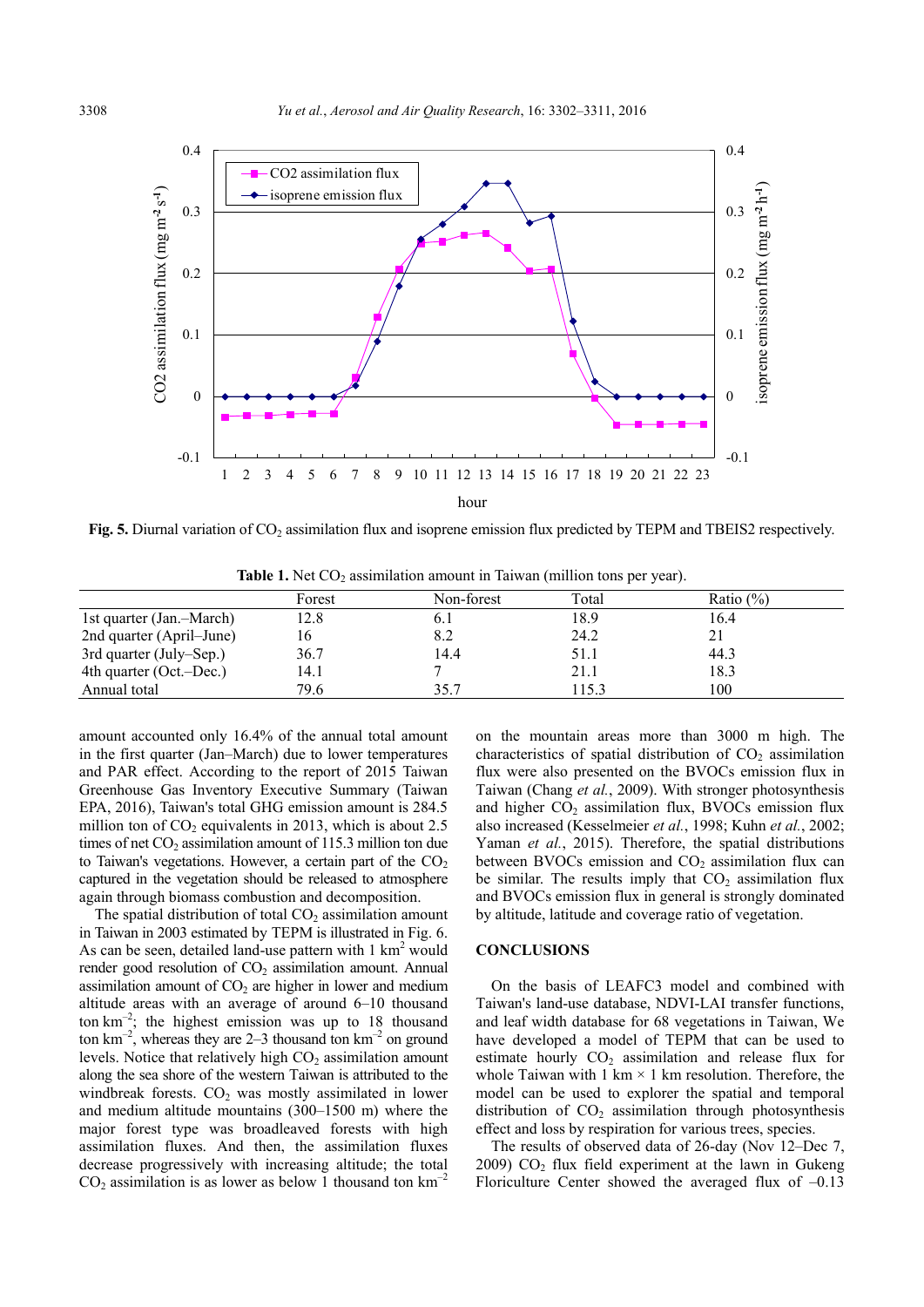

Fig. 6. The spatial distribution of annual  $CO_2$  assimilation amount in Taiwan in 2009 estimated by TEPM (ton  $CO_2$  km<sup>-2</sup> year<sup>-1</sup>).

mg m<sup>-2</sup> s<sup>-1</sup> for net  $CO_2$  assimilation flux in the day time and 0.047 mg  $m^{-2} s^{-1}$  for net CO<sub>2</sub> release flux in the night time. The observed  $CO<sub>2</sub>$  flux also preformed a significantly diurnal variation. The results simulated by TEPM presented that predicted hourly  $CO<sub>2</sub>$  uptake fluxes show match rather well with observed data variations on the daytime; while predicted  $CO<sub>2</sub>$  release fluxes show significant underestimate on the nighttime.

The annual total amount of  $CO<sub>2</sub>$  assimilation predicted by the model of TEPM was about 115.3 million ton in Taiwan with 79.6 million ton for forests and 35.7 million ton for non-forest vegetations. The  $CO<sub>2</sub>$  assimilation amount is higher in the third quarter (44.3%) and lower in the first quarter (16.4%). The predicted amount in the study is higher than that estimated by the past study (Liao, 2009) majorly caused by the significantly underestimated  $CO<sub>2</sub>$  release flux on the nighttime due to respiration effect. The spatial distribution of annual  $CO<sub>2</sub>$  assimilation amounts are higher in lower and medium altitude mountain areas. It implicates that vegetation type, temperature, and absorbed net radiation are major parameters in the  $CO<sub>2</sub>$  assimilating process.

#### **ACKNOWLEDGMENT**

Taiwan Ministry of Science and Technology is acknowledged for the financial support (NSC-100-2221-E-224-012-).

# **REFERENCES**

- Ajtay, G.L., Ketner, P. and Duvigneaud, P., (1979). Terrestrial Primary Production and Phytomass. In *The Global Carbon Cycle*, Bolin, B. (Ed.), John Wiley, NY, pp. 129–181.
- Albo, A., Luis, P. and Irabin, A. (2010). Carbon dioxide capture from flue gases using a crossflow membrane contactor and the ionic liquid 1-ethyl-3-methylimidazolium ethylsulfate. *Ind. Eng. Chem. Res.* 49: 11045–11051.
- Amthor, J.S., Chen, J.M., Clein, J.S., Frolking, S.E., Goulden, M.L., Grant, R.F., Kimball, J.S., King, A.W., McGuire, A.D., Nikolov, N.T., Potter, C.S., Wang S. and Wofsy, S.C. (2001). Boreal forest  $CO<sub>2</sub>$  exchange and evapotranspiration predicted by nine ecosystem process models: Intermodel comparisons and relationships to field measurements. *J. Geophys. Res.* 106: 33623–33648.
- Baldocchi, D., Hicks, B. and Meyers, T. (1988). Measuring biosphere-atmosphere exchanges of biologically related gases with micrometeorological methods. *Ecology* 69: 1331–1340
- Benjamin, M.T., Sudol, M., Bloch, L. and Winer, A.M. (1996). Low-emitting urban forest: A taxonomic methodology for assigning isoprene and monoterpene emission rate. *Atmos. Environ.* 30: 1437–1452.
- Chang, K.H, Yu, J.Y., Chen, T.F. and Lin, Y.P. (2009). Estimating Taiwan biogenic VOC Emission: Leaf energy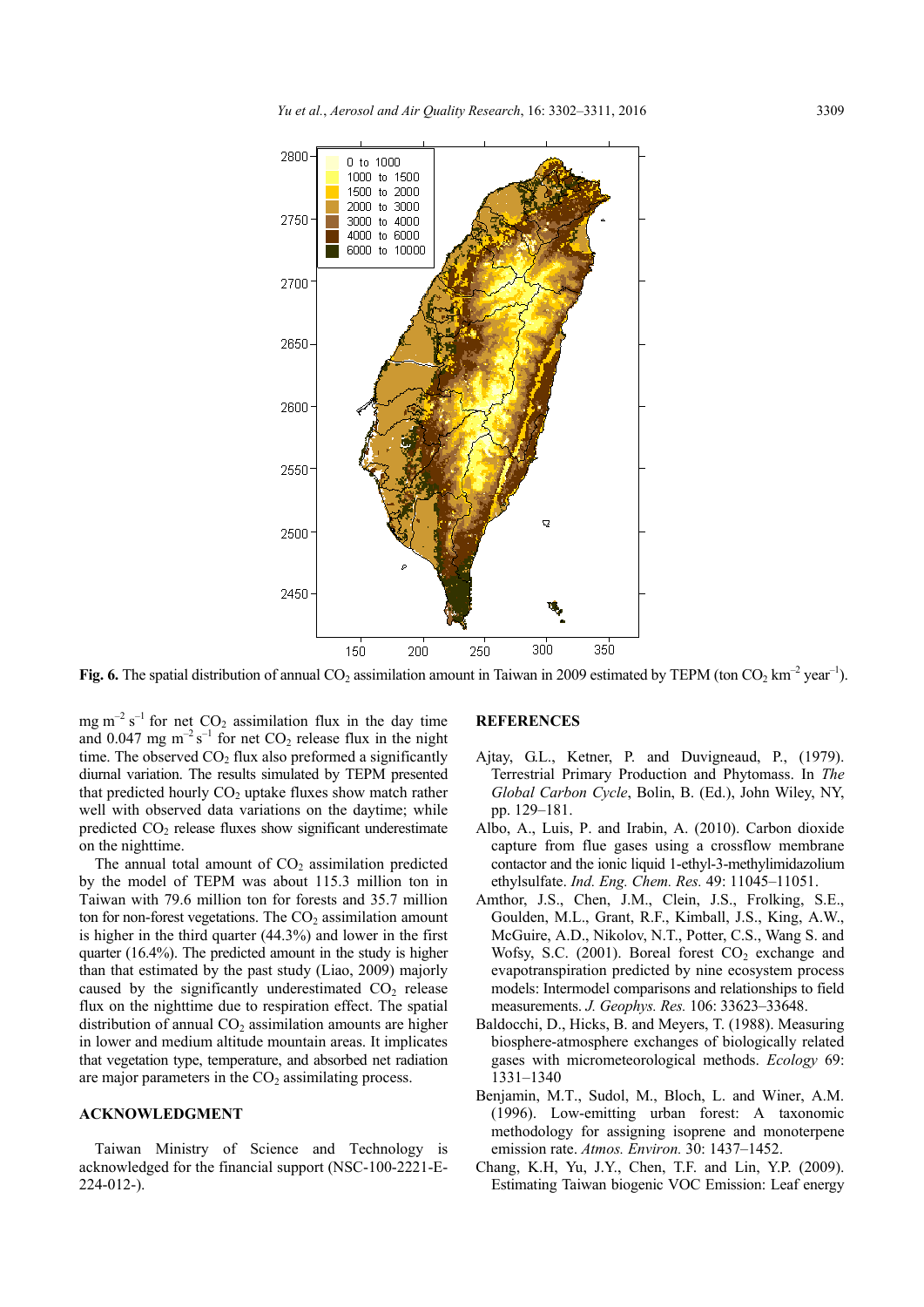balance consideration. *Atmos. Environ.* 43: 5092–5100.

- Falge, E., Baldocchi, D., Tenhunen, J., Aubinet, M., Bakwin, P., Berbigier, P., Bernhofer, C., Burba, G., Clement, R., Davis. K.J., Elbers, J.A., Goldstein, A.H., Grelle, A., Granier, A., Guðmundsson, J, Hollinger, D., Kowalski, A.S., Katul, G., Law, B.E., Malhi, Y., Meyers, T., Monson, R.K., Munger, J.W., Oechel, W., Paw, K.T., Pilegaard, K., Rannik, U., Rebmann, C., Suyker, A., Valentini, R., Wilson, K. and Wofsy, S. (2002). Seasonality of ecosystem respiration and gross primary production as derived from FLUXNET measurements. *Agric. For. Meteorol.* 113: 53–74.
- Farquhar, G.D. and von Caemmerer, S. (1982). Modelling of Photosynthetic Response to Environmental Conditions. In *Physiological Plant Ecology II*. Encyclopedia of Plant Physiology, Vol. 12B, Lange, O.L., Nobel, P.S., Osmond, C.B. and Ziegler, H. (Eds.), Springer-Verlag, NY, pp. 549–587.
- Frank, A.B. and Karn, J.F. (2003). Vegetation indices,  $CO<sub>2</sub>$ flux, and biomass for Northern Plains grasslands. *J. Range Manage.* 56: 382–387.
- Frolking, S. (1997). Sensitivity of spruce/moss boreal forest carbon balance to seasonal anomalies in weather. *J. Geophys. Res.* 102: 29053–29064.
- Grant, R.F., Black, T.A., Hartog, G., Berry, J.A., Gower, S.T., Neumann, H.H., Blanken, P.D., Yang, P.C. and Russell, C. (1999). Diurnal and annual exchanges of mass and energy between an aspen-hazelnut forest and the atmosphere: Testing the mathematical model Ecosys with data from the BOREAS experiment. *J. Geophys. Res.* 104: 27699–27717.
- Hamilton, J.G., DeLucia, G., Naidu, S.L., Finzi, A.C. and Schlesinger, W.H. (2002). Forest carbon balance under elevated CO2. *Oecologia* 131: 250–260.
- Huang, C.H. and Tan, C.S.  $(2014)$ . A review:  $CO<sub>2</sub>$ utilization. *Aerosol Air Qual. Res.* 14: 480–499.
- Huang, Z.C. (1994). *Plant Taxonomics*. National Translation and Compilation Center (in Chinese).
- IEA, International Energy Agency (2012). World Energy Outlook 2012.
- IPCC (2003). *Good Practice Guidance for Land Use*, Land-Use Change and Forestry. Penman, J., Gytarsky, M., Hiraishi, T., Krug, T., Kruger, D., Pipatti, R., Buendia, L., Miwa, K., Ngara, T., Tanabe, K. and Wagner, F. (Eds.), National Greenhouse Gas Inventories Programme UNEP.
- Kesselmeier, K.J., Bode, L., Schafer, G., Schebeske, A., Wolf, E., Branaceloni, A., Cecinato, P., Ciccioli, M., Frattoni, L., Dutaur, J.L., Fugit, V. and Simon, L.T. (1998). Simultaneous field measurements of terpene and isoprene emissions from two dominant mediterranean oak species in relation to a North American species. *Atmos. Environ.* 32: 1947–1953.
- Kimball, J.S., White, M.A. and Running, S.W. (1997). BIOME-BGC simulations of stand hydrologic processes for BOREAS. *J. Geophys. Res.* 102: 29043–29051.
- King, A.W., Wullschleger, S.D. and Post, W.M. (1997). Seasonal Biosphere - Atmosphere  $CO<sub>2</sub>$  Exchange and Terrestrial Ecosystem Carbon Storage: Mechanism, Extrapolation, and Implications, Fifth International

Carbon Dioxide Conference, World Meteorological Organization, Cairns, Queensland, Australia.

- Klinthong, W., Yang, Y.H., Huang, C.H. and Tan, C.S. (2015). A review: Microalgae and their applications in CO2 capture and renewable energy. *Aerosol Air Qual. Res.* 15: 712–742.
- Kuhn, U., Rottenberger, S. and Biesenthal, T. (2002). Isoprene and monoterpene emissions of Amazônian tree species during the wet season: Direct and indirect investigations on controlling environmental functions. *J. Geophys. Res.* 107: 8071.
- Kurpius, M.R., Panek, J.A., Nikolov, N.T., McKay, M. and Goldstein, A.H. (2003). Partitioning of water flux in a Sierra Nevada ponderosa pine plantation. *Agric. For. Meteorol.* 117: 173–192.
- Le, M.G., Davi, H., Soudani, K., François, C., Le Dantec, V. and Dufrêne, E. (2005). Modelling annual production and carbon dioxide fluxes of a large managed temperate forest using forest inventories, satellite data and field measurements. *Tree Physiol.* 25: 859–872.
- Liao, T.N. (2009). Calculating the carbon sequestration capacity of forest in Taiwan. *Taiwan Forestry J.* 35: 26– 38 (in Chinese).
- Lin, S.J., Beidari, M. and Lewis, C. (2015). Energy consumption trends and decoupling effects between carbon dioxide and gross domestic product in south Africa. *Aerosol Air Qual. Res.* 15: 2676–2687.
- Liou, J.L., Chiu, C.R., Huang, F.M. and Liu, W.Y. (2015). Analyzing the relationship between  $CO<sub>2</sub>$  emission and economic efficiency by a relaxed two-stage DEA model. *Aerosol Air Qual. Res.* 15: 694–701.
- Liu, J., Chen, J.M., Cihlar, J. and Park, W.M. (1997). A Process-based boreal ecosystem simulator using remote sensing inputs. *Remote Sens. Environ.* 62: 158–175.
- McGuire, A.D., Melillo, J.M., Kicklighter, D.W., Heimann, M., Clein, J.S., Meier, R.A. and Sauf, W. (2000). Modeling the effects of snowpack on heterotrophic respiration across northern temperate and high latitude regions: Comparison with measurements of atmospheric carbon dioxide in high latitudes. *Biogeochem* 48: 91– 114.
- National Parks of Taiwan (2016). Database and Knowledge Platform of Biological Diversity. http://npgis.cpami.gov. tw/public/park/park.aspx?park=KT.
- Nemani, R.R., Running, S.W., Pielke, R.A. and Chase, T.N. (1996). Global vegetation cover changes from coarse resolution satellite data. *J. Geophys. Res.* 101: 7157–7162.
- Neumann, M., Zhao, M.S., Kindermann, G. and Hasenauer, H. (2015). Comparing MODIS net primary production estimates with terrestrial national forest inventory data in Austria. *Remote Sens.* 7: 3878–3906.
- Nikolov, N.T., Massman, W.J. and Shoettle, A.W. (1995). Coupling biochemical and biophysical processes at the leaf level: An equilibrium photosynthesis model for leaves of C3 plants. *Ecol. Modell.* 80: 205–235.
- Olson, J.S., Watts, J.A. and Allison, L.J. (1983). *Carbon in Live Vegetation of Major World Ecosystems*. Rep. ORNL-5862, 164 pp., Oak Ridge Natl. Lab., Oak Ridge National Lab., TN, USA.